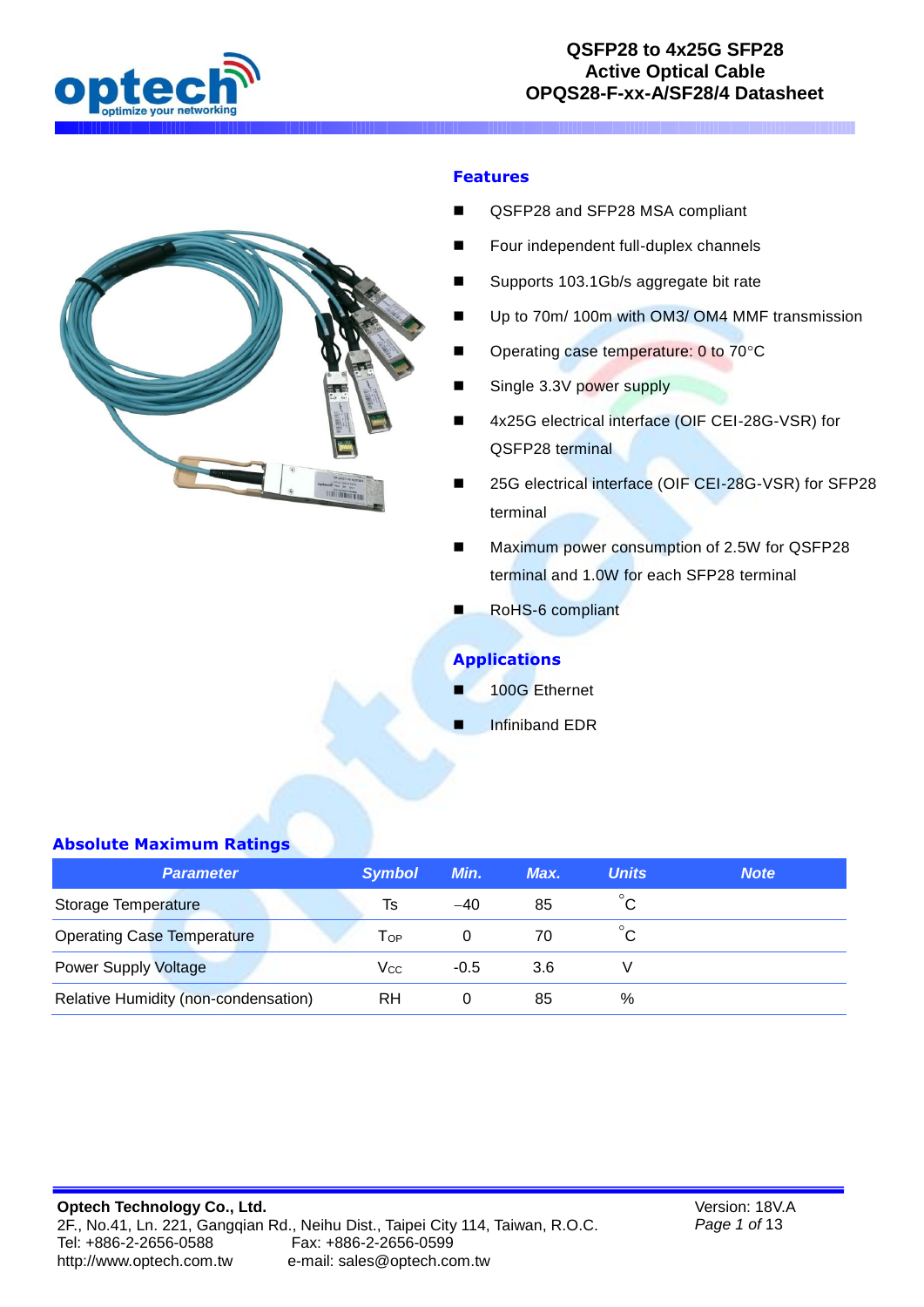

## **Recommended Operating Conditions**

| <b>Parameter</b>                  | <b>Symbol</b> | Min.  | <b>Typical</b> | Max.         | <b>Units</b> | <b>Note</b> |
|-----------------------------------|---------------|-------|----------------|--------------|--------------|-------------|
| <b>Operating Case Temperature</b> | $T_{OP}$      | 0     |                | 70           | $^{\circ}C$  |             |
| Power Supply Voltage              | Vcc           | 3.135 | 3.3            | 3.465        | V            |             |
| Data Rate, each Lane (QSFP28)     |               |       | 25.78125       |              |              |             |
| Data Rate, each Module (SFP28)    |               |       | 25.78125       |              |              |             |
| Data Rate Accuracy                |               | -100  |                | 100          | ppm          |             |
| Pre-FEC Bit Error Ratio           |               |       |                | $5x10^{-5}$  |              |             |
| Post-FEC Bit Error Ratio          |               | 0     |                | $1x10^{-12}$ |              |             |
| Control Input Voltage High        |               | 2     |                | <b>Vcc</b>   |              |             |
| Control Input Voltage Low         |               | 0     |                | 0.8          |              |             |

Notes:

1. FEC provided by host system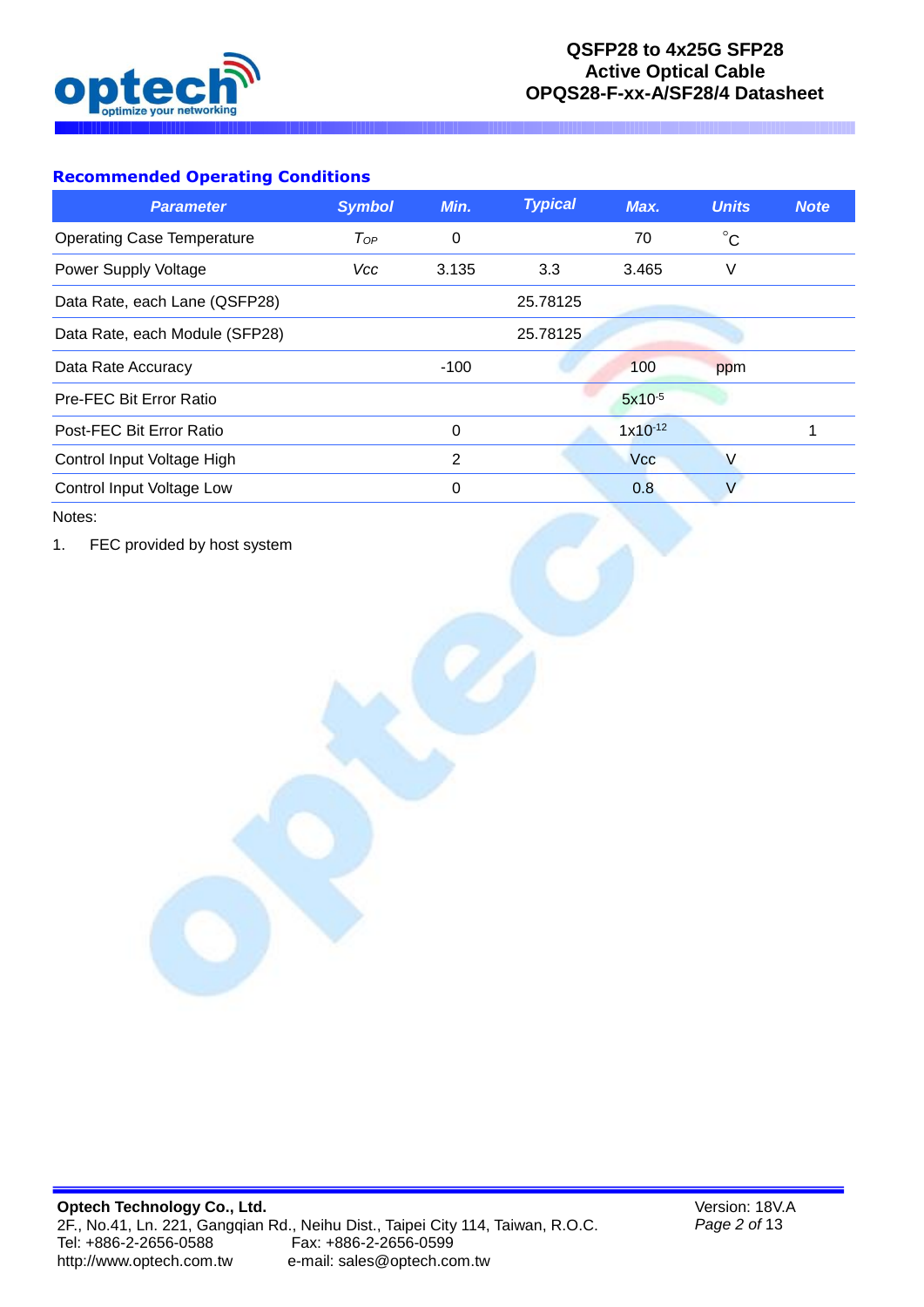

# **Electrical Characteristics**

### *QSFP28 Terminal*

| <b>Parameter</b>                                       | <b>Symbol</b>    | <b>Min</b>                                        | Typ. | <b>Max</b>                                       | <b>Units</b> | <b>Notes</b>   |
|--------------------------------------------------------|------------------|---------------------------------------------------|------|--------------------------------------------------|--------------|----------------|
| <b>Power Consumption</b>                               |                  |                                                   |      | 2.5                                              | W            |                |
| <b>Supply Current</b>                                  | Icc              |                                                   |      | 757                                              | mA           |                |
|                                                        |                  | <b>Transmitter (each Lane)</b>                    |      |                                                  |              |                |
| Overload Differential Voltage pk-pk                    | TP <sub>1a</sub> | 900                                               |      |                                                  | mV           |                |
| Common Mode Voltage (Vcm)                              | TP <sub>1</sub>  | $-350$                                            |      | 2850                                             | mV           | 1              |
| <b>Differential Termination Resistance</b><br>Mismatch | TP <sub>1</sub>  |                                                   |      | 10                                               | %            | At 1MHz        |
| Differential Return Loss (SDD11)                       | TP <sub>1</sub>  |                                                   |      | See CEI-28G-<br><b>VSR Equation</b><br>$13 - 19$ | dB           |                |
| <b>Common Mode to Differential</b>                     |                  |                                                   |      | See CEI-28G-                                     |              |                |
| conversion and Differential to Common                  | TP <sub>1</sub>  |                                                   |      | <b>VSR Equation</b>                              | dB           |                |
| Mode conversion (SDC11, SCD11)                         |                  |                                                   |      | 13-20                                            |              |                |
| <b>Stressed Input Test</b>                             | TP <sub>1a</sub> | See CEI-28G-<br><b>VSR Section</b><br>13.3.11.2.1 |      |                                                  |              |                |
|                                                        |                  | <b>Receiver (each Lane)</b>                       |      |                                                  |              |                |
| Differential Voltage, pk-pk                            | TP4              |                                                   |      | 900                                              | mV           |                |
| Common Mode Voltage (Vcm)                              | TP <sub>4</sub>  | $-350$                                            |      | 2850                                             | mV           | 1              |
| Common Mode Noise, RMS                                 | TP4              |                                                   |      | 17.5                                             | mV           |                |
| <b>Differential Termination Resistance</b><br>Mismatch | TP4              |                                                   |      | 10                                               | %            | At 1MHz        |
|                                                        |                  |                                                   |      | See CEI-28G-                                     |              |                |
| Differential Return Loss (SDD22)                       | TP4              |                                                   |      | <b>VSR Equation</b>                              | dB           |                |
|                                                        |                  |                                                   |      | 13-19                                            |              |                |
| <b>Common Mode to Differential</b>                     |                  |                                                   |      | See CEI-28G-                                     |              |                |
| conversion and Differential to Common                  | TP4              |                                                   |      | <b>VSR Equation</b>                              | dB           |                |
| Mode conversion (SDC22, SCD22)                         |                  |                                                   |      | $13 - 21$                                        |              |                |
| Common Mode Return Loss (SCC22)                        | TP4              |                                                   |      | $-2$                                             | dB           | $\overline{2}$ |
| Transition Time, 20 to 80%                             | TP4              | 9.5                                               |      |                                                  | ps           |                |
| Vertical Eye Closure (VEC)                             | TP4              |                                                   |      | 5.5                                              | dB           |                |

Version: 18V.A *Page 3 of* 13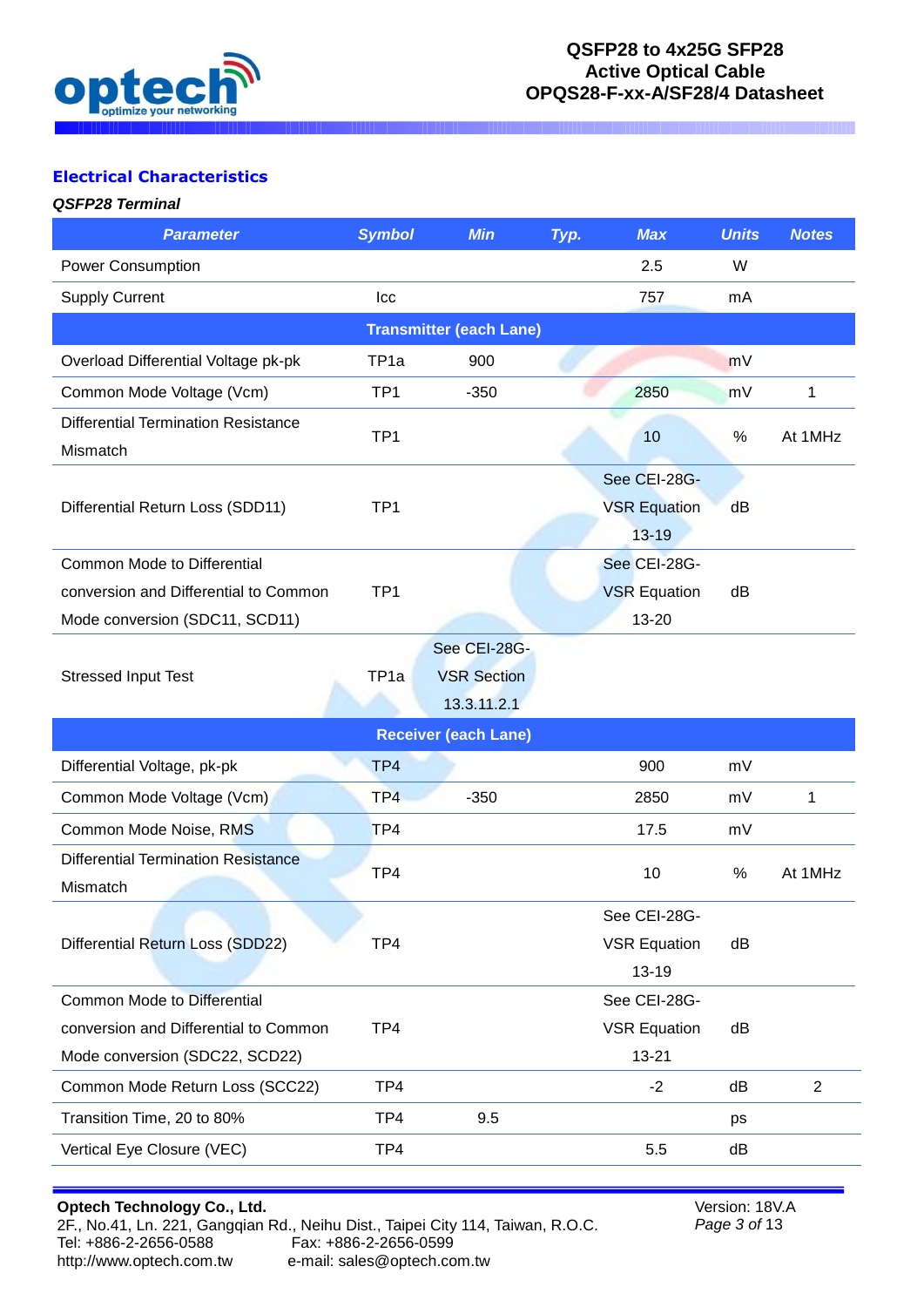

| Eye Width at $10^{-15}$ probability (EW15)         | тр4. | 0.57 |    |
|----------------------------------------------------|------|------|----|
| Eye Height at 10 <sup>-15</sup> probability (EH15) | TP4. | 228. | mV |

Notes:

1. Vcm is generated by the host. Specification includes effects of ground offset voltage.

2. From 250MHz to 30GHz.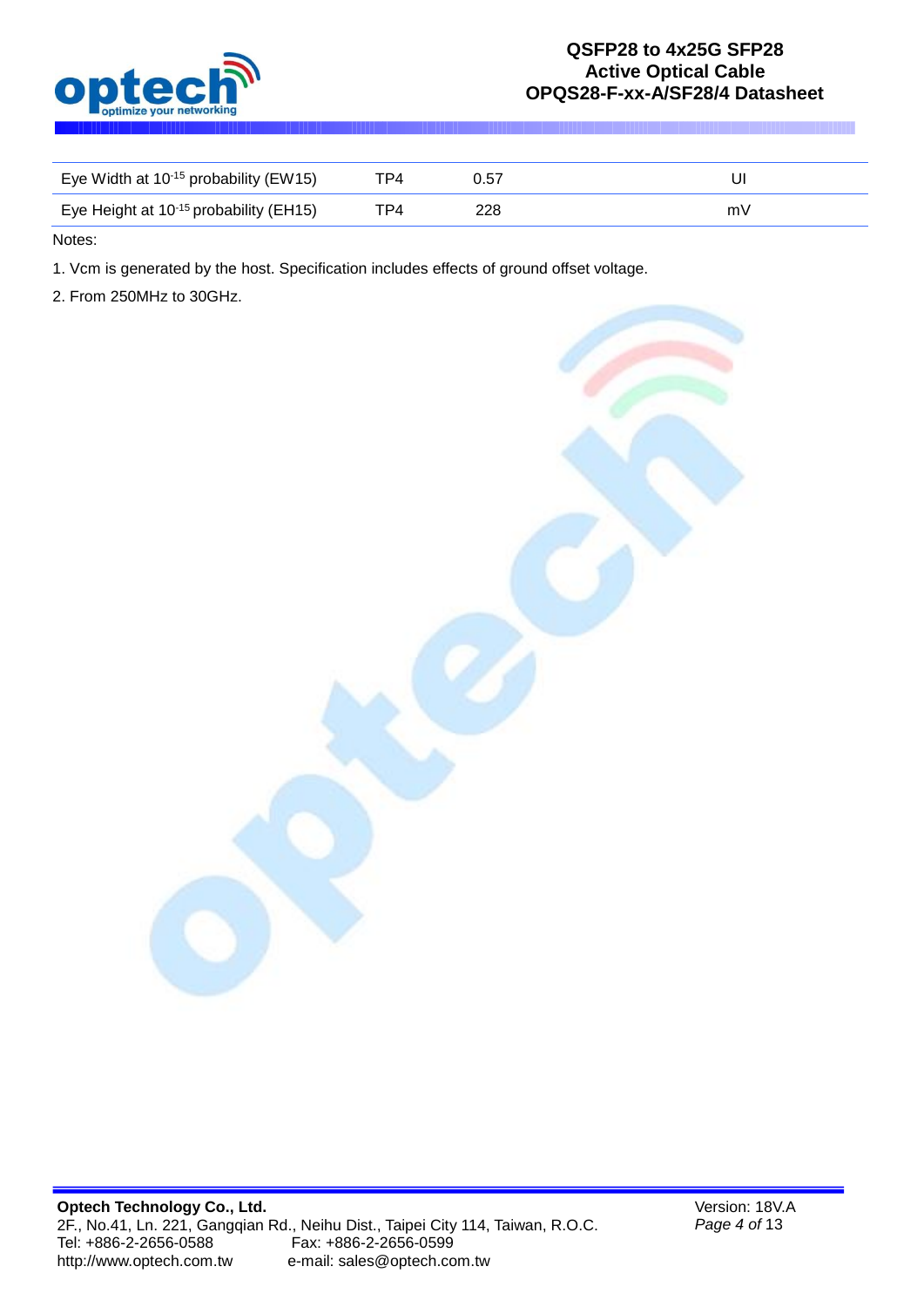

### *SFP28 Terminal*

| <b>Parameter</b>                                                                                                        | <b>Symbol</b>    | <b>Min</b>                                        | Typ. | <b>Max</b>                                       | <b>Units</b> | <b>Notes</b>   |
|-------------------------------------------------------------------------------------------------------------------------|------------------|---------------------------------------------------|------|--------------------------------------------------|--------------|----------------|
| <b>Power Consumption</b>                                                                                                |                  |                                                   |      | 1.0                                              | W            | 1              |
| <b>Supply Current</b>                                                                                                   | Icc              |                                                   |      | 300                                              | mA           | 1              |
|                                                                                                                         |                  | <b>Transmitter</b>                                |      |                                                  |              |                |
| Overload Differential Voltage pk-pk                                                                                     | TP <sub>1a</sub> | 900                                               |      |                                                  | mV           |                |
| Common Mode Voltage (Vcm)                                                                                               | TP <sub>1</sub>  | $-350$                                            |      | 2850                                             | mV           | $\overline{2}$ |
| <b>Differential Termination Resistance</b><br>Mismatch                                                                  | TP <sub>1</sub>  |                                                   |      | 10                                               | %            | At 1MHz        |
| Differential Return Loss (SDD11)                                                                                        | TP <sub>1</sub>  |                                                   |      | See CEI-28G-<br><b>VSR Equation</b><br>13-19     | dB           |                |
| Common Mode to Differential<br>conversion and Differential to<br>Common Mode conversion (SDC11,<br><b>SCD11)</b>        | TP <sub>1</sub>  |                                                   |      | See CEI-28G-<br><b>VSR Equation</b><br>13-20     | dB           |                |
| <b>Stressed Input Test</b>                                                                                              | TP <sub>1a</sub> | See CEI-28G-<br><b>VSR Section</b><br>13.3.11.2.1 |      |                                                  |              |                |
|                                                                                                                         |                  | <b>Receiver</b>                                   |      |                                                  |              |                |
| Differential Voltage, pk-pk                                                                                             | TP4              |                                                   |      | 900                                              | mV           |                |
| Common Mode Voltage (Vcm)                                                                                               | TP4              | $-350$                                            |      | 2850                                             | mV           | 2              |
| Common Mode Noise, RMS                                                                                                  | TP4              |                                                   |      | 17.5                                             | mV           |                |
| <b>Differential Termination Resistance</b><br>Mismatch                                                                  | TP4              |                                                   |      | 10                                               | %            | At 1MHz        |
| Differential Return Loss (SDD22)                                                                                        | TP4              |                                                   |      | See CEI-28G-<br><b>VSR Equation</b><br>$13 - 19$ | dB           |                |
| <b>Common Mode to Differential</b><br>conversion and Differential to<br>Common Mode conversion (SDC22,<br><b>SCD22)</b> | TP4              |                                                   |      | See CEI-28G-<br><b>VSR Equation</b><br>13-21     | dB           |                |
| <b>Common Mode Return Loss</b><br>(SCC22)                                                                               | TP4              |                                                   |      | $-2$                                             | dB           | 3              |

Version: 18V.A *Page 5 of* 13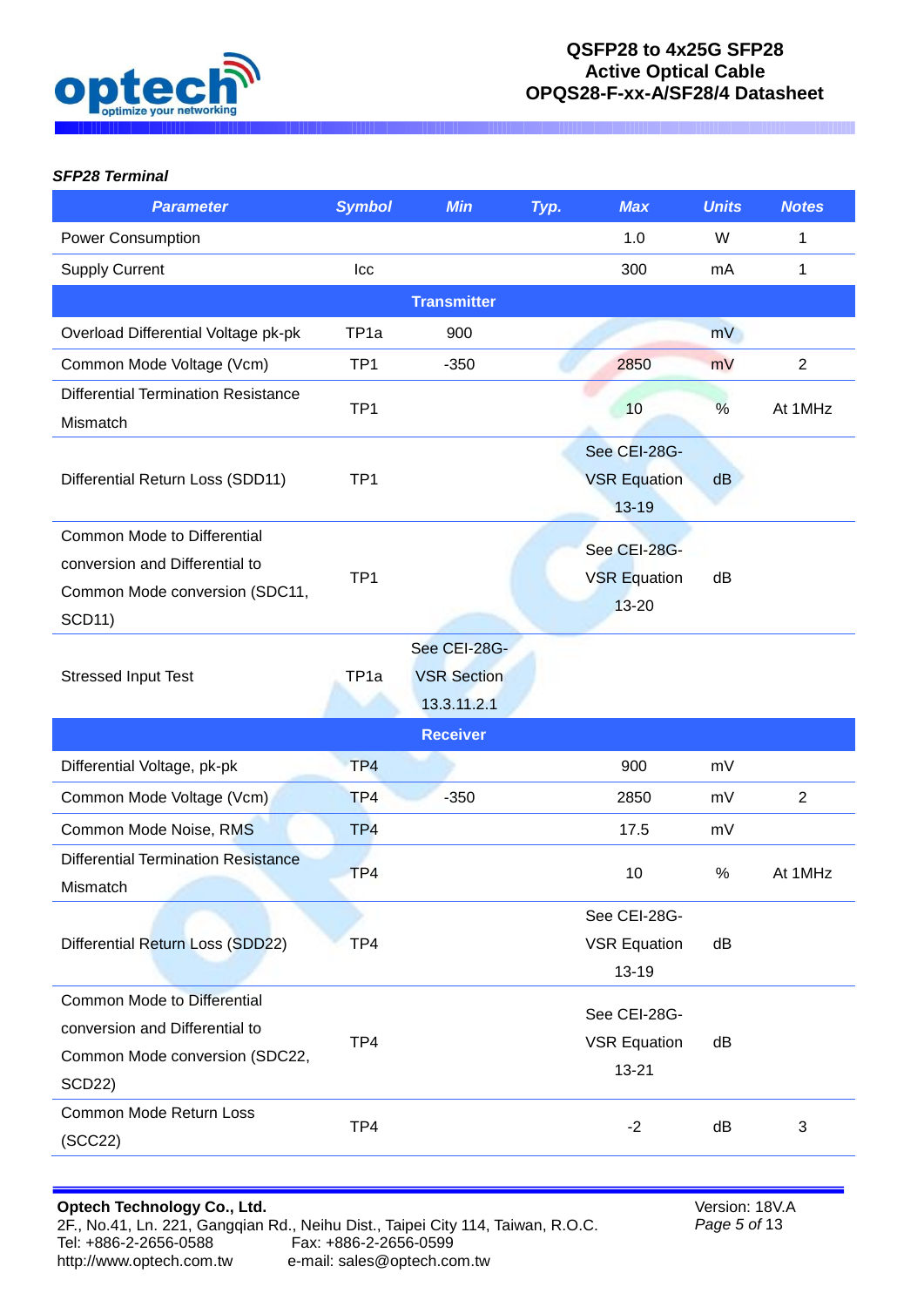

| Transition Time, 20 to 80%                         | TP4 | 9.5  |     | ps |
|----------------------------------------------------|-----|------|-----|----|
| Vertical Eye Closure (VEC)                         | TP4 |      | 5.5 | dB |
| Eye Width at $10^{-15}$ probability (EW15)         | TP4 | 0.57 |     | UI |
| Eye Height at 10 <sup>-15</sup> probability (EH15) | TP4 | 228  |     | mV |

Notes:

1. Per terminal.

2. Vcm is generated by the host. Specification includes effects of ground offset voltage.

3. From 250MHz to 30GHz.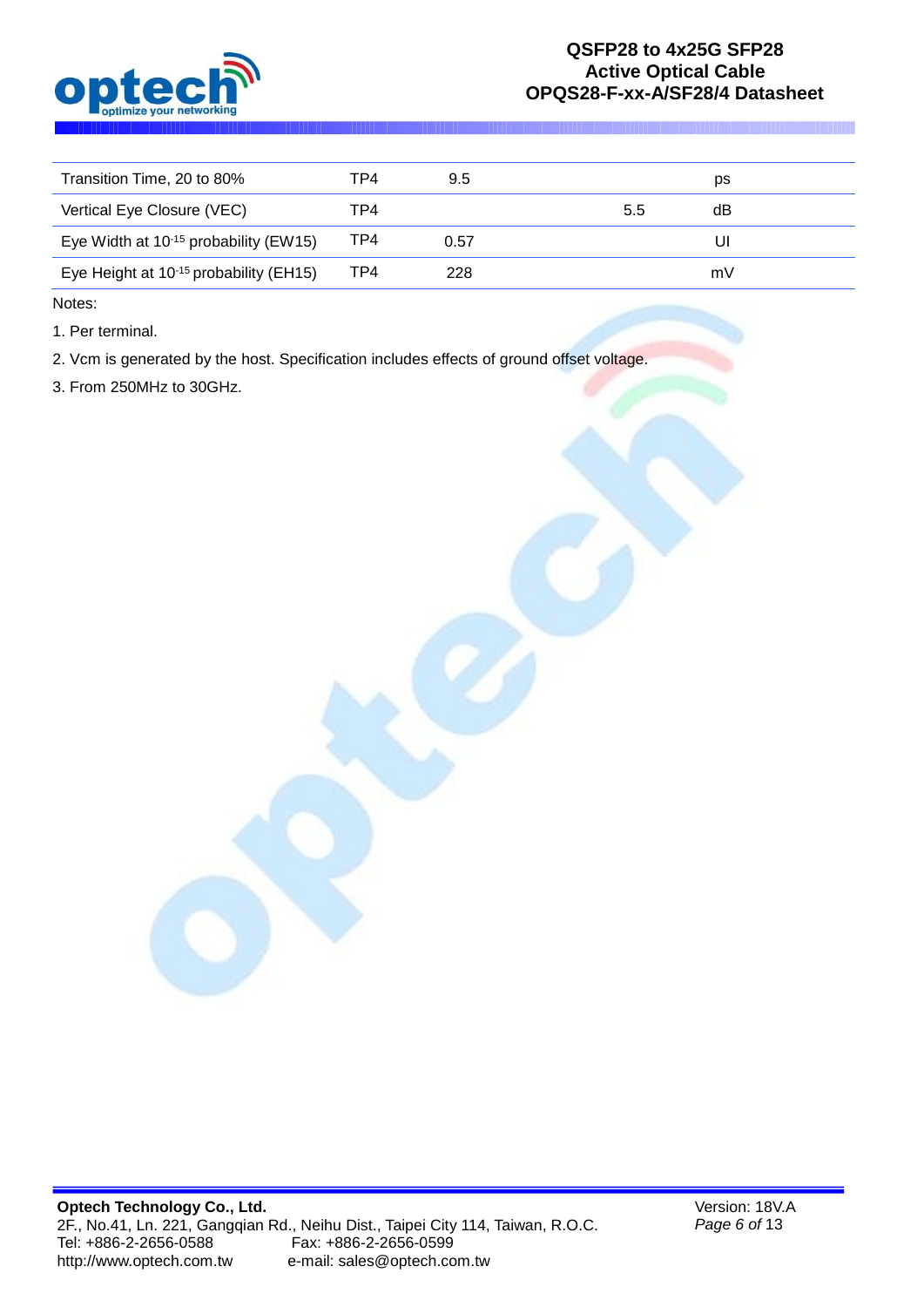

### **Pin Assignment – QSFP28 Terminal**



**Top Side** Viewed from Top

**Bottom Side** Viewed from Bottom

#### **Pin Description – QSFP28 Terminal**

| Pin | <b>Logic</b>   | <b>Symbol</b> | <b>Description</b>                         | <b>Note</b> |
|-----|----------------|---------------|--------------------------------------------|-------------|
| 1   |                | <b>GND</b>    | Ground                                     | 1           |
| 2   | CML-I          | Tx2n          | <b>Transmitter Inverted Data Input</b>     |             |
| 3   | CML-I          | Tx2p          | <b>Transmitter Non-inverted Data Input</b> |             |
| 4   |                | <b>GND</b>    | Ground                                     | 1           |
| 5   | CML-I          | Tx4n          | Transmitter Inverted Data Input            |             |
| 6   | CML-I          | Tx4p          | Transmitter Non-inverted Data Input        |             |
| 7   |                | <b>GND</b>    | Ground                                     | 1           |
| 8   | <b>LVTTL-I</b> | ModSelL       | <b>Module Select</b>                       |             |
| 9   | LVTTL-I        | ResetL        | <b>Module Reset</b>                        |             |
| 10  |                | <b>VccRx</b>  | +3.3V Power Supply Receiver                | 2           |
| 11  | LVCMOS-I/O     | <b>SCL</b>    | 2-Wire Serial Interface Clock              |             |
| 12  | LVCMOS-I/O     | <b>SDA</b>    | 2-Wire Serial Interface Data               |             |
| 13  |                | <b>GND</b>    | Ground                                     |             |
| 14  | CML-O          | Rx3p          | Receiver Non-Inverted Data Output          |             |
| 15  | CML-O          | Rx3n          | Receiver Inverted Data Output              |             |

Version: 18V.A *Page 7 of* 13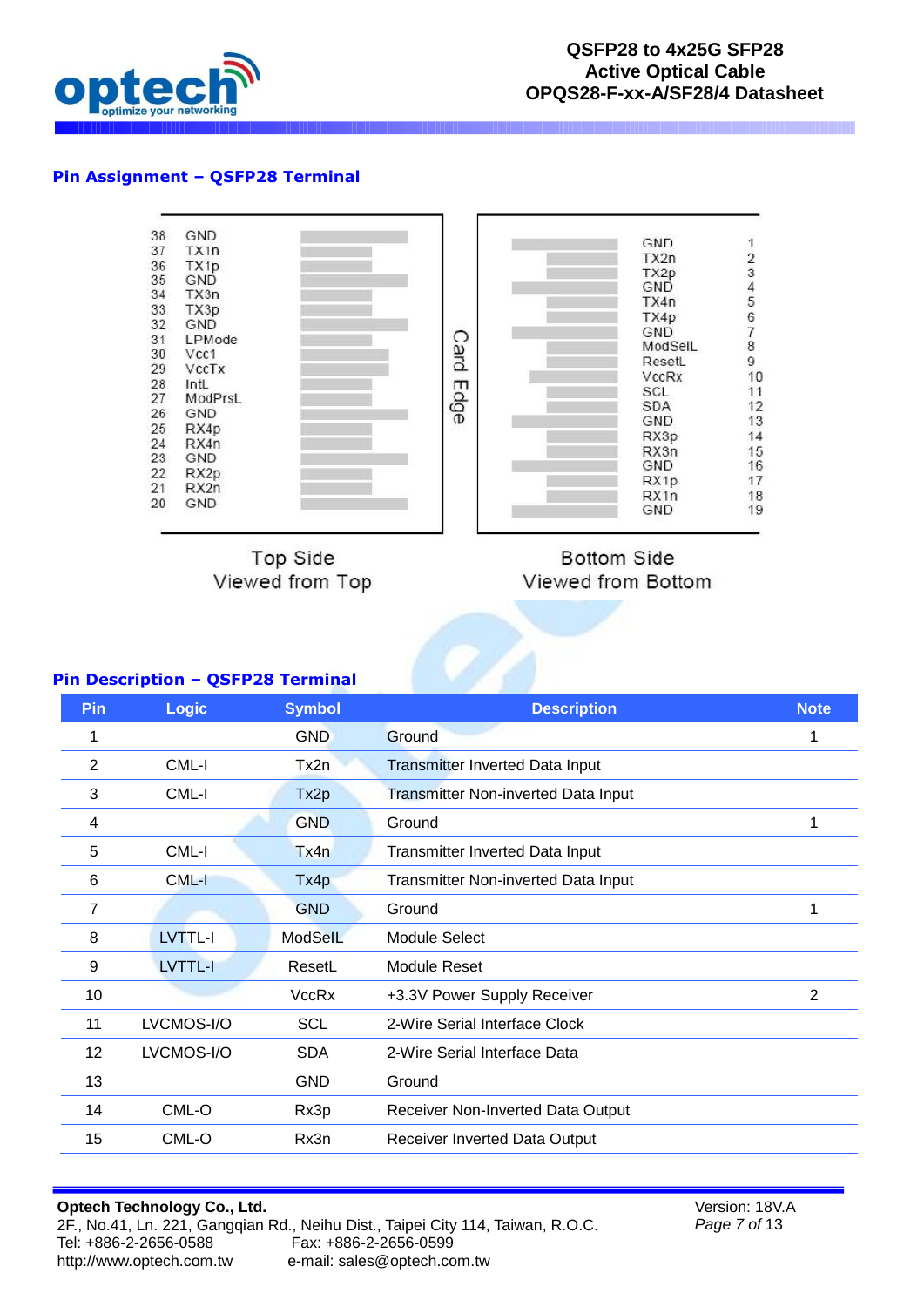

| Pin | <b>Logic</b> | <b>Symbol</b> | <b>Description</b>                         | <b>Note</b>    |
|-----|--------------|---------------|--------------------------------------------|----------------|
| 16  |              | <b>GND</b>    | Ground                                     | 1              |
| 17  | CML-O        | Rx1p          | Receiver Non-Inverted Data Output          |                |
| 18  | CML-O        | Rx1n          | Receiver Inverted Data Output              |                |
| 19  |              | <b>GND</b>    | Ground                                     | 1              |
| 20  |              | <b>GND</b>    | Ground                                     | 1              |
| 21  | CML-O        | Rx2n          | <b>Receiver Inverted Data Output</b>       |                |
| 22  | CML-O        | Rx2p          | <b>Receiver Non-Inverted Data Output</b>   |                |
| 23  |              | <b>GND</b>    | Ground                                     | 1              |
| 24  | CML-O        | Rx4n          | Receiver Inverted Data Output              | 1              |
| 25  | CML-O        | Rx4p          | <b>Receiver Non-Inverted Data Output</b>   |                |
| 26  |              | <b>GND</b>    | Ground                                     | 1              |
| 27  | LVTTL-O      | ModPrsL       | <b>Module Present</b>                      |                |
| 28  | LVTTL-O      | IntL          | Interrupt                                  |                |
| 29  |              | <b>VccTx</b>  | +3.3V Power Supply Transmitter             | $\overline{2}$ |
| 30  |              | Vcc1          | +3.3V Power Supply                         | $\overline{2}$ |
| 31  | LVTTL-1      | LPMode        | <b>Low Power Mode</b>                      |                |
| 32  |              | <b>GND</b>    | Ground                                     | 1              |
| 33  | CML-I        | Tx3p          | <b>Transmitter Non-Inverted Data Input</b> |                |
| 34  | CML-I        | Tx3n          | <b>Transmitter Inverted Data Input</b>     |                |
| 35  |              | <b>GND</b>    | Ground                                     | 1              |
| 36  | CML-I        | Tx1p          | <b>Transmitter Non-Inverted Data Input</b> |                |
| 37  | CML-I        | Tx1n          | Transmitter Inverted Data Input            |                |
| 38  |              | <b>GND</b>    | Ground                                     | 1              |

#### Notes:

- 1. GND is the symbol for signal and supply (power) common for QSFP28 modules. All are common within the QSFP28 module and all module voltages are referenced to this potential unless otherwise noted. Connect these directly to the host board signal common ground plane.
- 2. VccRx, Vcc1 and VccTx are the receiving and transmission power suppliers and shall be applied concurrently. Vcc Rx, Vcc1 and Vcc Tx may be internally connected within the QSFP28 transceiver module in any combination. The connector pins are each rated for a maximum current of 1000mA.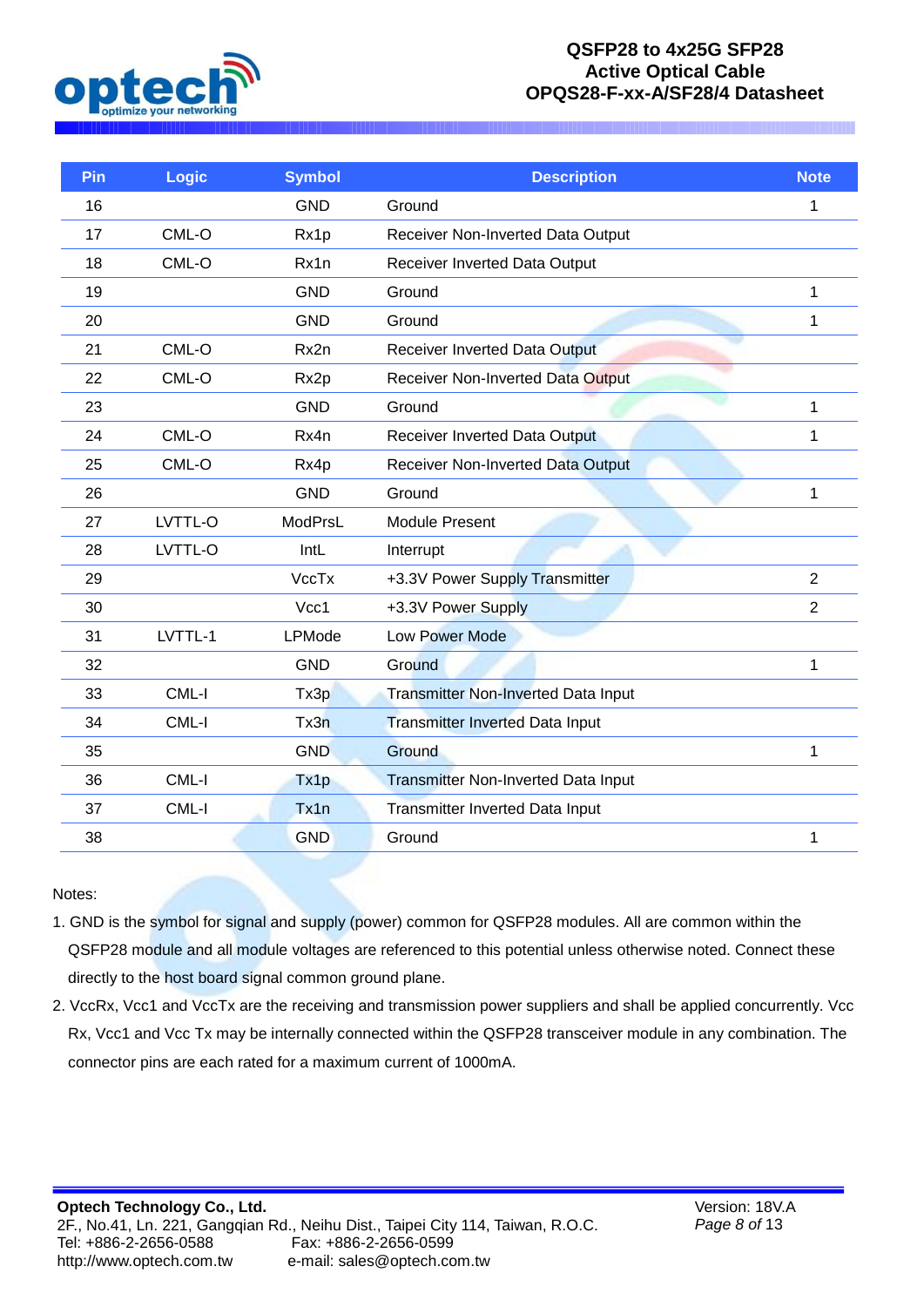

## **Pin Assignment – SFP28 Terminal**



Version: 18V.A *Page 9 of* 13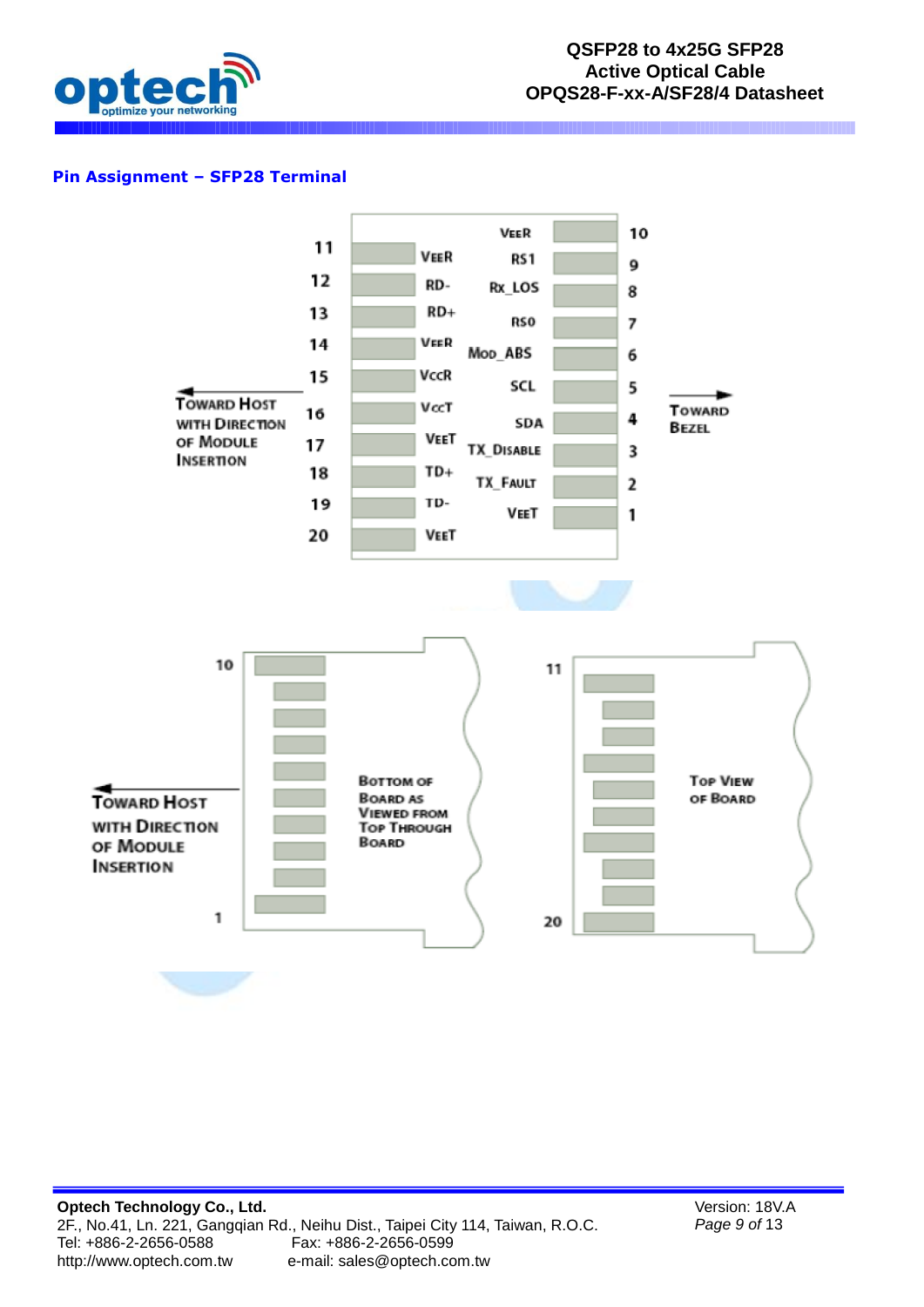

### **Pin Description – SFP28 Terminal**

| Pin            | Logic     | <b>Symbol</b>   | <b>Description</b>                                      | <b>Note</b>    |
|----------------|-----------|-----------------|---------------------------------------------------------|----------------|
| 1              |           | VeeT            | <b>Module Transmitter Ground</b>                        | 1              |
| $\overline{2}$ | LVTTL-O   | TX_Fault        | <b>Module Transmitter Fault</b>                         |                |
| 3              | LVTTL-I   | TX_Dis          | Transmitter Disable; Turns off transmitter laser output |                |
| 4              | LVTTL-I/O | <b>SDA</b>      | 2-Wire Serial Interface Data Line                       | $\overline{2}$ |
| 5              | LVTTL-I   | <b>SCL</b>      | 2-Wire Serial Interface Clock                           | $\overline{2}$ |
| 6              |           | MOD_DEF0        | Module Definition, Grounded in the module               |                |
| $\overline{7}$ | LVTTL-I   | R <sub>S0</sub> | No connection required                                  |                |
| 8              | LVTTL-O   | RX-LOS          | Receiver Loss of Signal Indication. Logic 0 indicates   |                |
|                |           |                 | normal operation                                        |                |
| 9              | LVTTL-I   | RS <sub>1</sub> | No connection required                                  |                |
| 10             |           | VeeR            | <b>Module Receiver Ground</b>                           | 1              |
| 11             |           | VeeR            | <b>Module Receiver Ground</b>                           | 1              |
| 12             | CML-O     | RD-             | <b>Receiver Inverted Data Output</b>                    |                |
| 13             | CML-O     | $RD+$           | <b>Receiver Data Output</b>                             |                |
| 14             |           | VeeR            | <b>Module Receiver Ground</b>                           | 1              |
| 15             |           | <b>VccR</b>     | Module Receiver 3.3 V Supply                            |                |
| 16             |           | <b>VccT</b>     | Module Receiver 3.3 V Supply                            |                |
| 17             |           | VeeT            | <b>Module Transmitter Ground</b>                        | 1              |
| 18             | CML-I     | TD+             | <b>Transmitter Non-Inverted Data Input</b>              |                |
| 19             | CML-I     | TD-             | <b>Transmitter Inverted Data Input</b>                  |                |
| 20             |           | VeeT            | <b>Module Transmitter Ground</b>                        | 1              |

Notes:

1. Module ground pins GND are isolated from the module case.

2. Shall be pulled up with 4.7K-10Kohms to a voltage between 3.15V and 3.45V on the host board.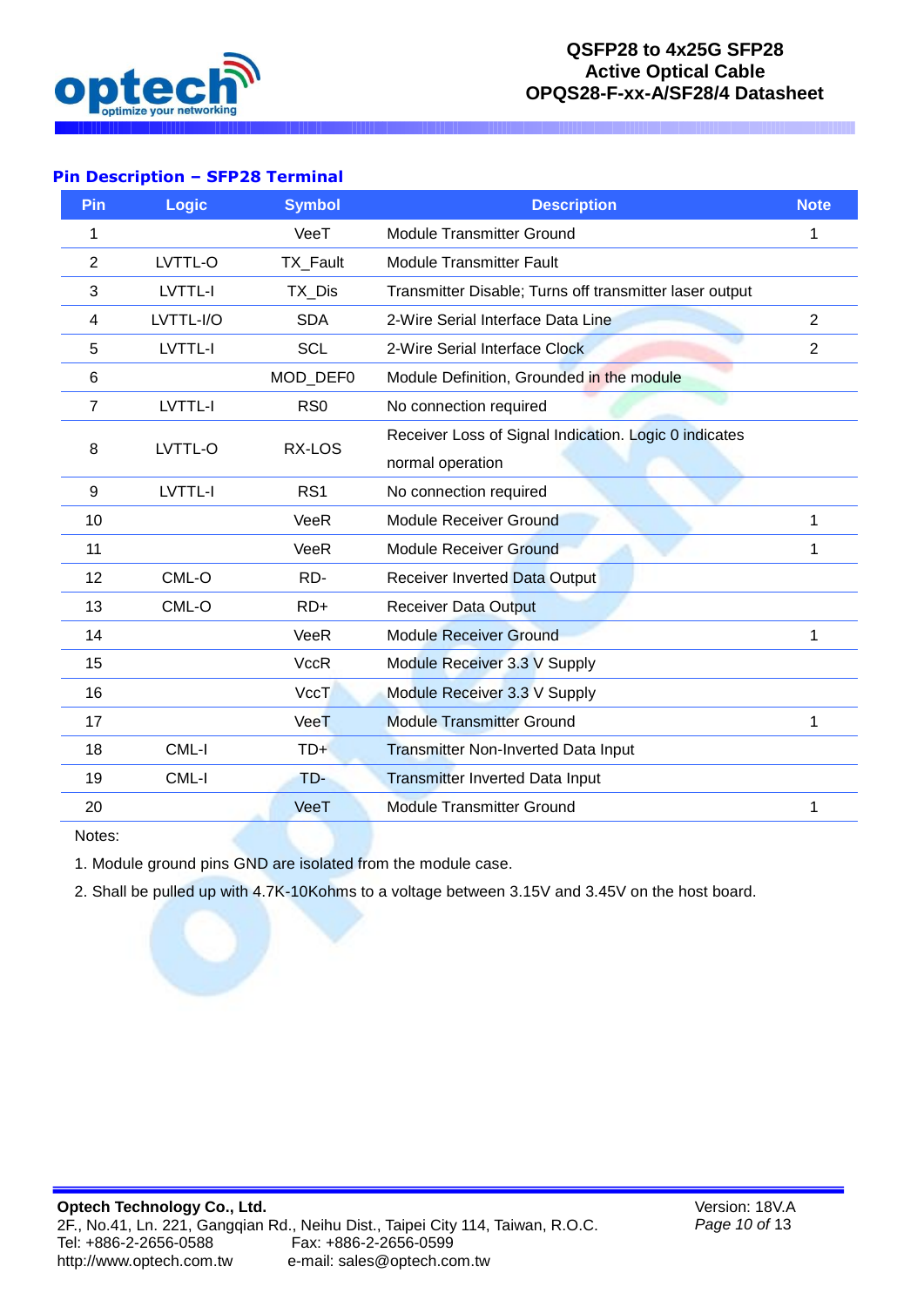

## **Dimensions**



**Mechanical Outline of SFP28 Terminal**

Version: 18V.A *Page 11 of* 13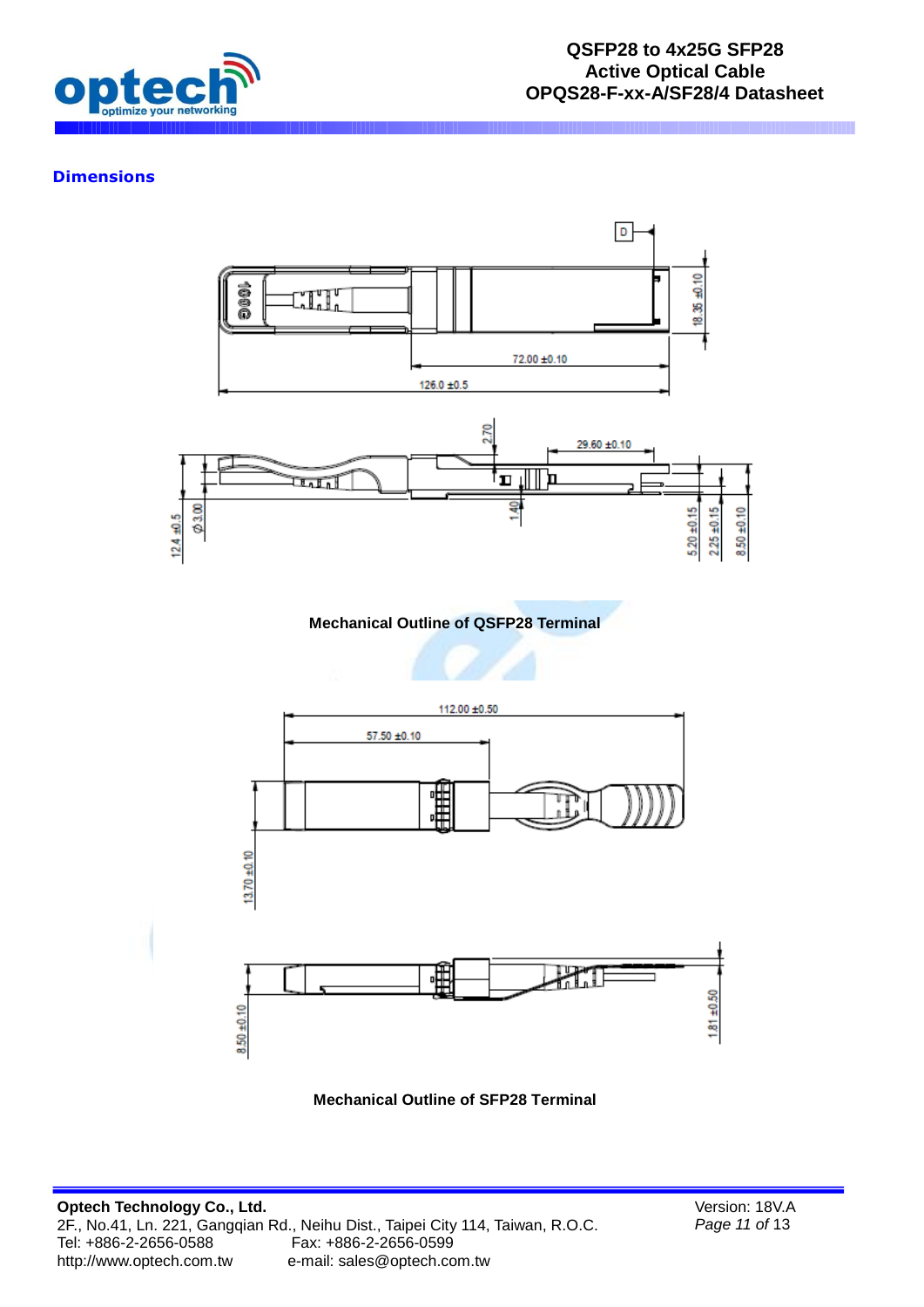

# **Important Notice**